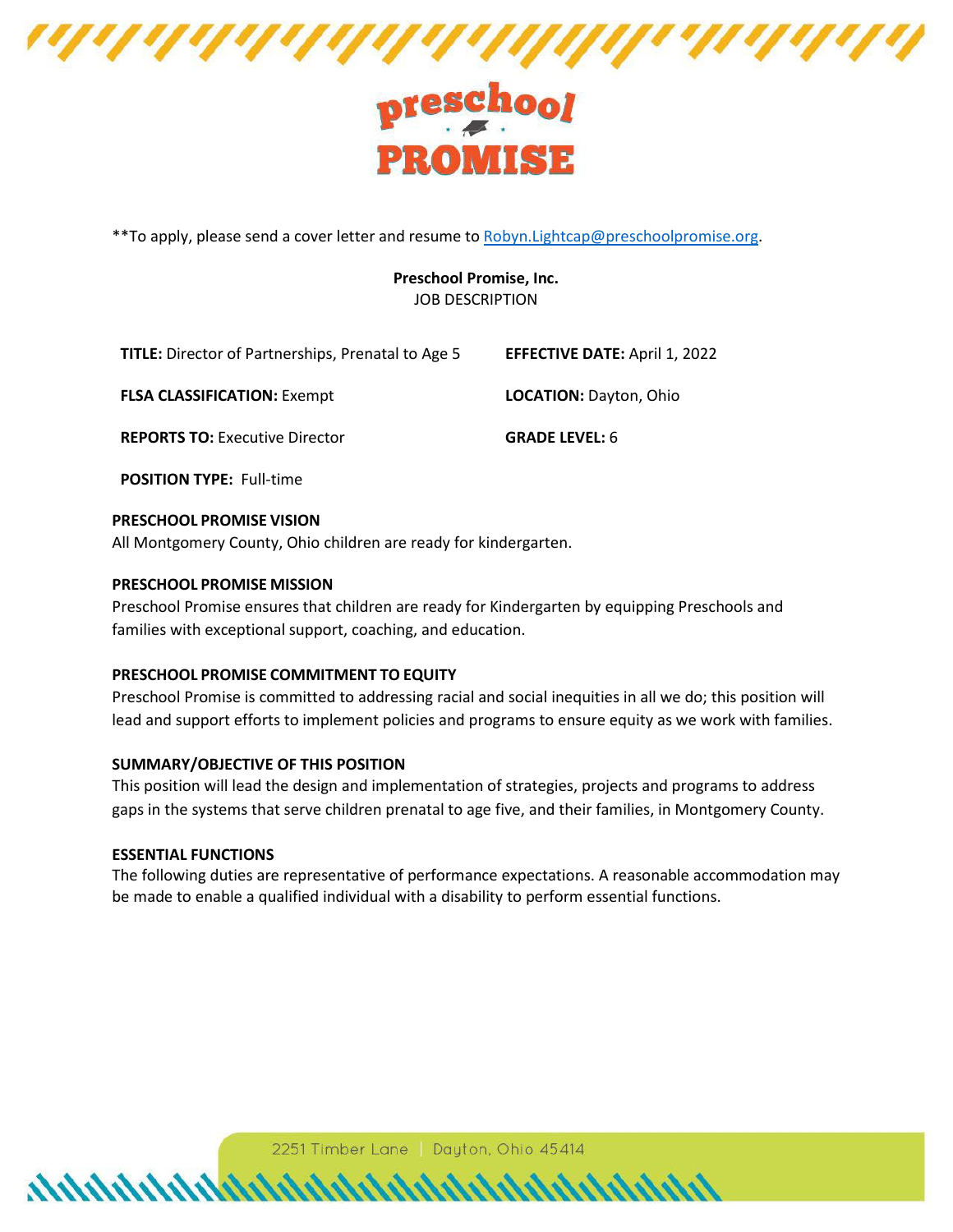

- **1) Work with the Executive Director to facilitate the development and nurturing of a community vision to address gaps in services and programs for families with children prenatal to age 5.**
	- a) Build strong relationships with leaders of programs that serve children prenatal to age 5 and their families, including but not limited to leaders of the following services: prenatal services, home visiting, parenting classes, early identification (EI), early childhood mental health, special needs preschool, etc.
	- b) Facilitate an ongoing collaborative of early childhood system and program leaders to encourage networking and collaboration.
	- c) Identify gaps and inequities in systems that must be addressed to ensure all children have the opportunities and resources they need to be ready for kindergarten; address barriers such as systemic racism, generational poverty, inequities in funding, etc.
- **2) Ensure that Preschool Promise is working alongside parents and caregivers, engaging parents in co-designing solutions, programs, and services.**
	- a) Manage the staff and partners who lead the Parent & Family Voices committees and related efforts.
	- b) Establish strong feedback systems and connections with parents and families.
- **3) Develop and implement strategies that address the gaps in programming and increase access to services for children prenatal to age 5 and their families.**
	- a) Research and implement strategies to increase the number of children participating in home visiting and other evidence-based programs with the goal of preparing young children for school and success in life.
	- b) Work with leaders of Home Visiting programs, Parenting programs, and nonprofits serving young children and their families to develop seamless transitions between programs.
	- c) Build relationships with staff in State departments that administer programming to young children (such as ODH, ODMH, ODE, ODJFS).
	- d) Participate in national early childhood education groups to learn best practices from others.
	- e) Fulfill current grant commitments, such as Pritzker Children's Initiative.
	- f) Manage pilot programs that encourage new collaborations or partnerships and ensure strong connections to child care and preschool.
- 4) **Secure funding to address the gaps in systems that serve young children and their families.**
	- a) Develop relationships with local and national funders.

 $\boldsymbol{A}$ 

- b) Identify, review and evaluate new funding opportunities to sustain the work focused on infant and toddlers.
- c) Write grant requests and reports.
- 5) **Manage the Department's staff team and budget.**
	- a) Support and implement priorities established in the strategic plan; accomplish annual goals.
	- b) Lead and manage staff team members so they develop their skills, execute projects effectively, and accomplish their annual goals.
	- c) Create and manage the department budget to ensure fiscal responsibility with taxpayer and grant-funded dollars; secure ongoing funding to sustain the work.
	- d) Work with other Preschool Promise Directors and staff team members to build a friendly, supportive, healthy, high-functioning team.

# **COMPETENCIES REQUIRED**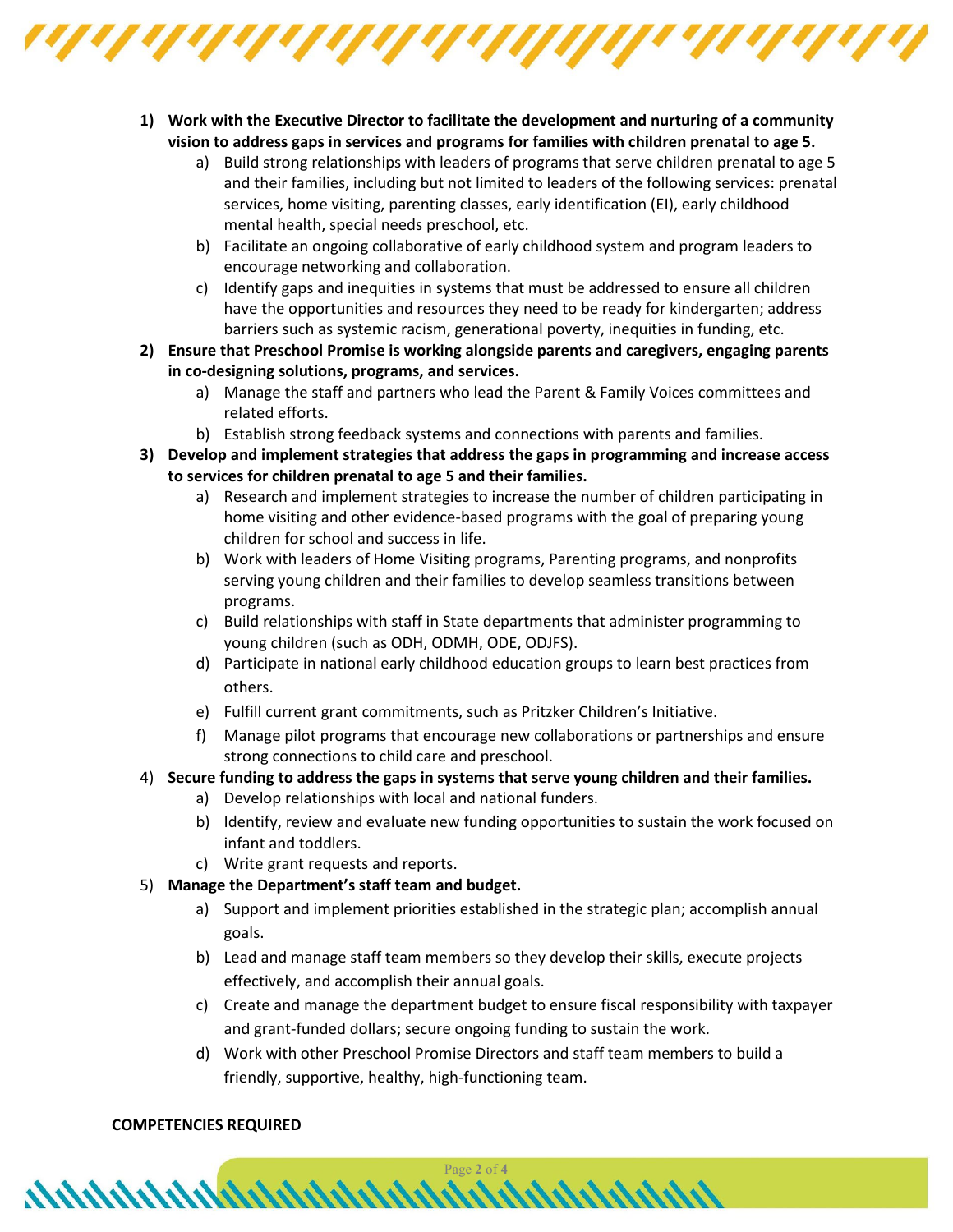

- At least ten years of work experience leading collaborative projects and initiatives
- Experience in Microsoft Office programs (e.g., Excel, PowerPoint) and Google Docs, Email/Calendar
- Strong leadership and communication skills
- Ability to implement and manage multiple projects at one time
- Ability to work with complex systems and operationalize improvements
- Ability to manage individual, group, and organizational interactions
- Ability to express ideas effectively using verbal, nonverbal and writing skills
- Ability to make critical judgements and perform complex tasks independently
- Strong time management skills
- Strong conflict management skills to avert problem situations and resolve conflicts
- Strong interpersonal skills and customer-service orientation
- Strong analytical skills

# **REQUIRED EDUCATION AND EXPERIENCE**

● Bachelor's degree

# **PREFERRED QUALIFICATIONS, EDUCATION AND EXPERIENCE**

- Understanding of early childhood education systems and programs
- Knowledge of the City of Dayton/Montgomery County early childhood community
- Ability to facilitate diverse groups of leaders to accomplish common objectives
- Strong systems thinker

### **WORKING CONDITIONS**

Exposure to the following conditions may range from remote to frequent based on circumstances and factors that may not be predictable.

- Potential for exposure to blood borne pathogens and communicable diseases
- Interaction with disruptive, unruly, and/or menacing individuals
- Duties may require operating and/or riding in a vehicle
- Duties may require extended time using a computer terminal and keyboard
- Duties may require considerable telephone contact and paperwork
- Duties may require working under time constraints to meet deadlines
- Duties may require working during the evening and/or weekend

# **PHYSICAL DEMANDS OF THE POSITION**

- Ability to travel to meetings and work assignments
- Ability to maintain an acceptable attendance record and be punctual
- Ability to meet all mandated health requirements (e.g., negative tuberculosis test, etc.)

### **TYPICAL WORK HOURS**

- Standard work days, hours are flexible
- Flexible work schedule to account for weekend and evening work commitments

### **TRAVEL REQUIRED**

● Travel within Ohio and out-of-state may be required for select training events, conferences, and professional development

# **NON-DISCRIMINATION POLICY**

Preschool Promise shall not discriminate because of race, color, religion, sex, sexual orientation, gender identity, ancestry, national origin, military status, place of birth, age, marital status, or disability in any of

Page **3** of **4**